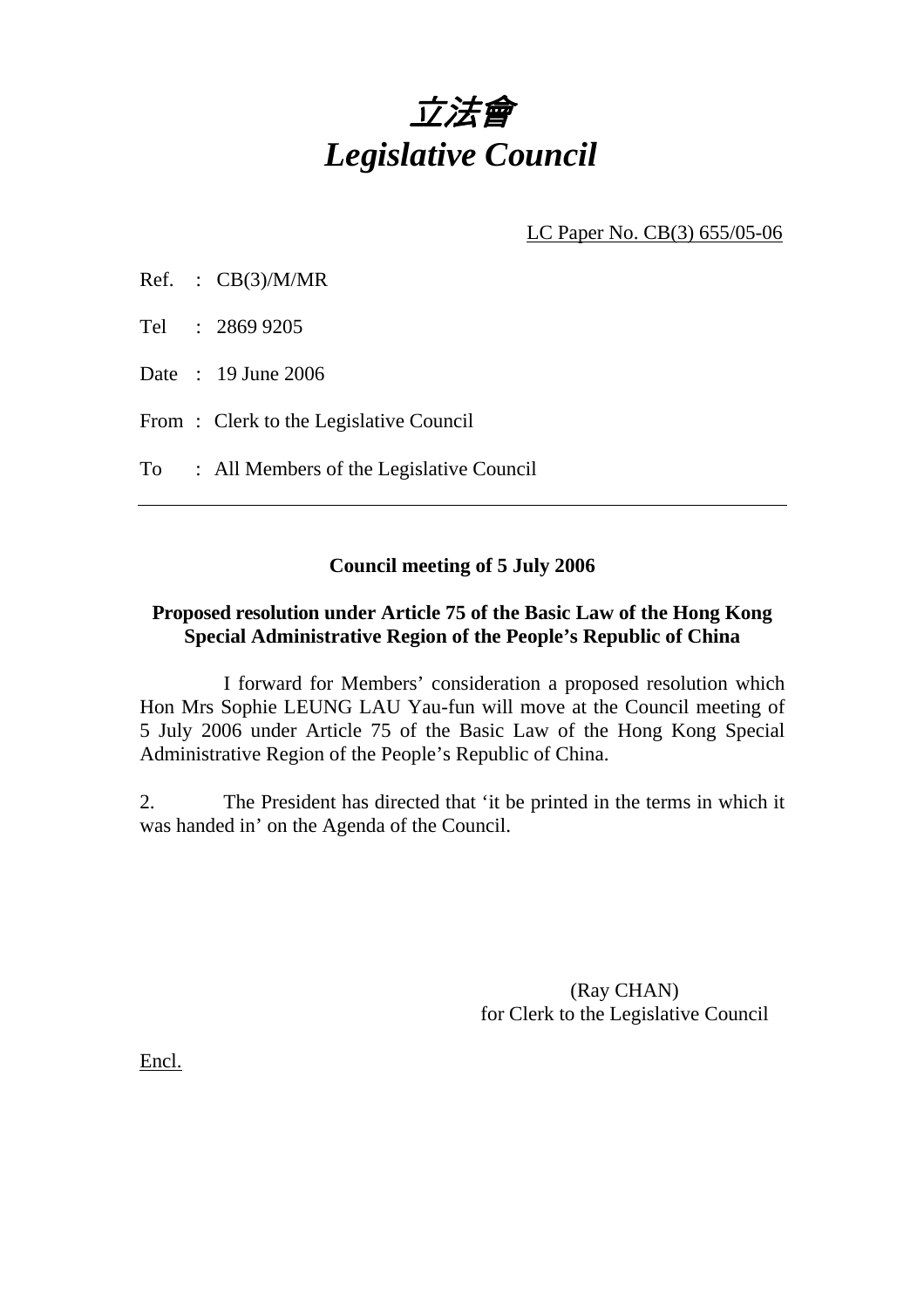## BASIC LAW OF THE HONG KONG SPECIAL ADMINISTRATIVE REGION OF THE PEOPLE'S REPUBLIC OF CHINA

#### **RESOLUTION**

\_\_\_\_\_\_\_\_\_\_\_\_\_\_\_\_\_\_\_\_\_\_\_\_\_\_\_\_\_\_\_\_\_\_

(Under Article 75 of the Basic Law of the Hong Kong Special Administrative Region of the People's Republic of China)

\_\_\_\_\_\_\_\_\_\_\_\_\_\_\_\_\_\_\_\_\_\_\_\_\_\_\_\_\_\_\_\_\_\_

### RULES OF PROCEDURE OF THE LEGISLATIVE COUNCIL OF THE HONG KONG SPECIAL ADMINISTRATIVE REGION

RESOLVED that the Rules of Procedure of the Legislative Council of the Hong Kong Special Administrative Region be amended —

- (a) in Rule  $73 -$ 
	- (i) in subrule  $(1)(c)$ , by repealing "and investigate";
	- (ii) in subrule  $(1)(c)$ , by adding "and, if it thinks fit after consideration, investigate such complaint" after "to do so";
	- (iii) in subrule (1), by adding
		- "(ca) to consider any complaint made in relation to the conduct of Members referred to in Rule 83AA (Claims for Reimbursement of Operating Expenses or Applications for Advance of Operating Funds) and, if it thinks fit after consideration, investigate such complaint;";
	- (iv) in subrule  $(1)(e)$ , by adding ", Operating Expenses or Operating Funds" after "Interests";
	- $(v)$  by adding —

"(1A) In considering or investigating a complaint referred to in subrule  $(1)(ca)$ , the committee shall, in addition to any other matter that the committee may consider relevant, have regard to the provisions of A Guide for Reimbursement of Operating Expenses for Members of the Legislative Council.";